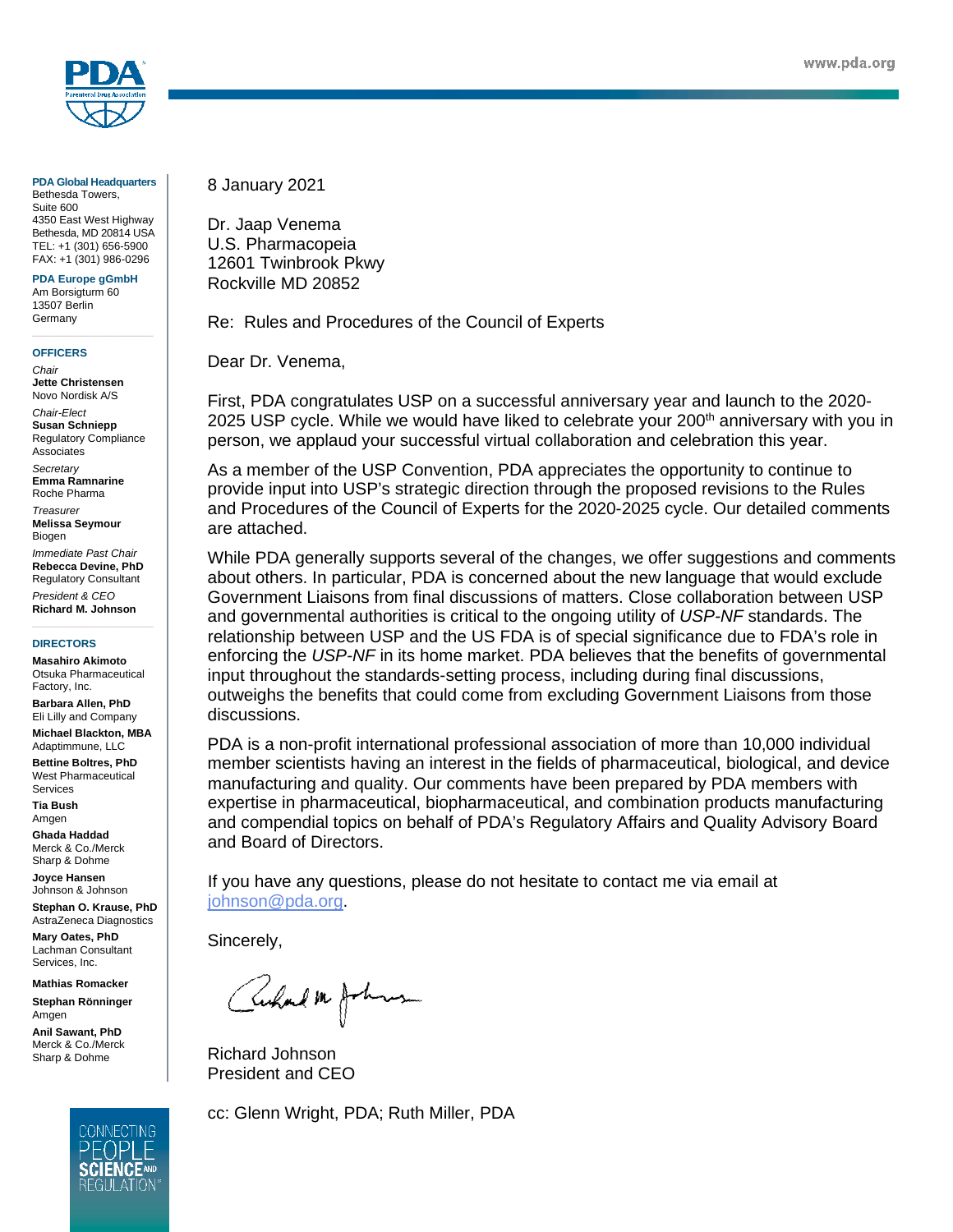| <b>Section</b><br>No. | <b>Current Text</b>                                                                                                                                                                                                                                                                                                                                                                  | Comment /<br><b>Proposed Change</b>                                    | <b>Rationale</b>                                                                                                                                                                                                                                                                                                                                                                                                                                                                                                                                                                                                                                                                                                                                                                                                                                                                                                                                                                                                                                                                                                                                                                                                                                                                                                                                                                      |
|-----------------------|--------------------------------------------------------------------------------------------------------------------------------------------------------------------------------------------------------------------------------------------------------------------------------------------------------------------------------------------------------------------------------------|------------------------------------------------------------------------|---------------------------------------------------------------------------------------------------------------------------------------------------------------------------------------------------------------------------------------------------------------------------------------------------------------------------------------------------------------------------------------------------------------------------------------------------------------------------------------------------------------------------------------------------------------------------------------------------------------------------------------------------------------------------------------------------------------------------------------------------------------------------------------------------------------------------------------------------------------------------------------------------------------------------------------------------------------------------------------------------------------------------------------------------------------------------------------------------------------------------------------------------------------------------------------------------------------------------------------------------------------------------------------------------------------------------------------------------------------------------------------|
| 5.01                  | An Expert Body may engage one or more<br>individuals to provide additional expertise<br>and assist in the development of a standard<br>by participating in Expert Body discussions<br>and/or reviewing documents. Such<br>participating individual shall be deemed an<br>Expert Advisor and shall not be deemed a<br>member of the Expert Body or vote on any<br>Expert Body matter. | Clarify aspects as<br>further discussed in<br>the Rationale<br>column. | PDA strongly encourages USP to seek and obtain broad and<br>diverse stakeholder input. Many compendial topics benefit from<br>thoughtful discussion among an array of potentially impacted<br>parties.<br>PDA understands that, in certain circumstances, it may be useful to<br>obtain input from one or more additional experts. PDA does not<br>object to formally documenting the mechanism for doing so but<br>suggests that it may be useful to include additional clarity in this<br>section. Specifically:<br>PDA understands that Expert Advisors may have conflicts of<br>$\bullet$<br>interest that would otherwise prevent them from serving on an<br>Expert Committee or Expert Panel. Is there a mechanism by<br>which the committee or panel will ensure that its conclusion<br>will not be inappropriately swayed by the input of the<br>conflicted Expert Advisor?<br>PDA suggests defining procedures to assure fair and unbiased<br>$\bullet$<br>selection of Expert Advisors. Procedures for the selection of<br>Expert Advisors should require evidence of their commitment<br>to rigorous scientific inquiry. This would help the Expert<br>Committee or Expert Panel feel confident in accepting the final<br>input of the Expert Advisor. It also would help prevent the<br>inadvertent selection of Expert Advisors with a predetermined<br>outcome in mind. |
| 6.02                  | GLs are not permitted to attend official<br>meetings, or portions thereof, during which<br>experts share or discuss confidential<br>information related to their specific conflicts                                                                                                                                                                                                  | Omit this new<br>sentence.                                             | Close collaboration between USP and governmental authorities is<br>critical to the ongoing utility of USP-NF standards. The relationship<br>between USP and the US FDA is of particular importance. As USP's<br>Council of the Convention accurately noted, FDA's liaisons "have a<br>critical function to provide FDA perspectives, contributing to the                                                                                                                                                                                                                                                                                                                                                                                                                                                                                                                                                                                                                                                                                                                                                                                                                                                                                                                                                                                                                              |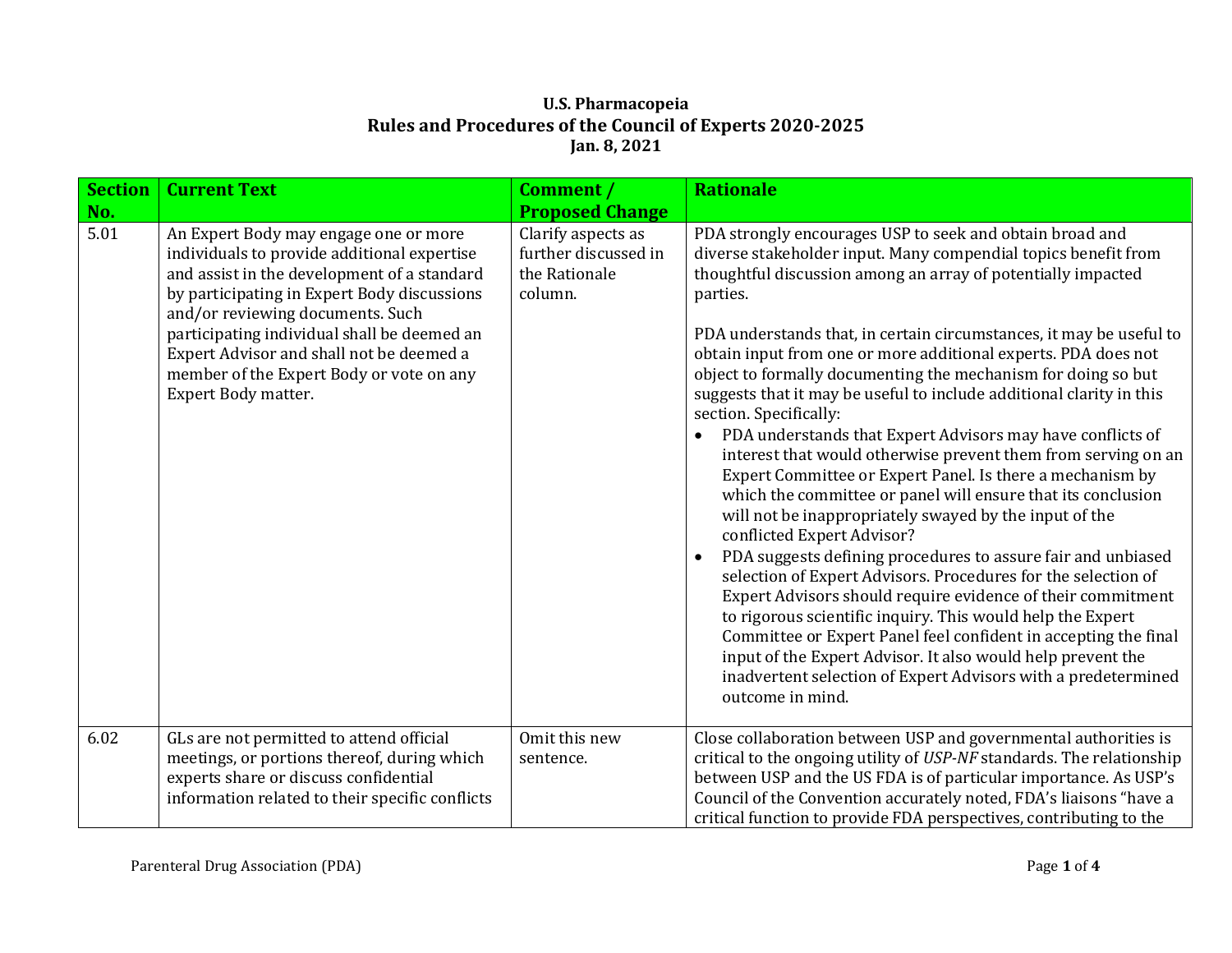| <b>Section</b><br>No. | <b>Current Text</b>                                                                                                                                                                                                                                                                                                                                                                                                                                                | <b>Comment</b> /<br><b>Proposed Change</b>                                        | <b>Rationale</b>                                                                                                                                                                                                                                                                                                                                                                                                                                                                              |
|-----------------------|--------------------------------------------------------------------------------------------------------------------------------------------------------------------------------------------------------------------------------------------------------------------------------------------------------------------------------------------------------------------------------------------------------------------------------------------------------------------|-----------------------------------------------------------------------------------|-----------------------------------------------------------------------------------------------------------------------------------------------------------------------------------------------------------------------------------------------------------------------------------------------------------------------------------------------------------------------------------------------------------------------------------------------------------------------------------------------|
|                       | of interest, and during final discussions, as<br>defined in section 12.01(d) below.                                                                                                                                                                                                                                                                                                                                                                                |                                                                                   | development of standards by providing expert input and<br>regulatory context." Report of the Council of the Convention on<br>Resolutions, Proposed Resolution 2, at 2 (2020).<br>PDA believes that the benefits of governmental input throughout<br>the standards-setting process, including during final discussions,<br>outweighs the benefits that could come from excluding<br>government liaisons from those discussions.                                                                |
| 8.04                  | USP may engage in additional forms of<br>stakeholder outreach or engagement to solicit<br>input in furtherance of public standard-<br>setting goals. These include, but are not<br>limited to, hosting workshops, convening<br>roundtables, working groups or advisory<br>groups, publishing Stimuli articles,<br>developing key issue web pages, and pre-<br>publishing drafts of standards prior to<br>publication in Pharmacopeial Forum as<br>described below. | None.                                                                             | PDA applauds USP's codification of the multiple opportunities for<br>early communication and outreach. PDA encourages USP to<br>involve a broad range of stakeholders in these activities, and to<br>integrate feedback received in the further development and<br>revision of draft standards.<br>PDA also recognizes the centrality of the Pharmacopeial Forum<br>(PF) and encourages USP to continue to build global stakeholder<br>awareness and engagement with the PF platform.         |
| 9.05(c)               | All comments submitted to USP in response<br>to proposals or Stimuli articles published in<br>PF, as well as the identities of commenters,<br>are considered public information unless<br>clearly and specifically designated as<br>confidential. USP may publish or otherwise<br>disclose comments in furtherance of<br>standard-setting goals.                                                                                                                   | PDA urges USP to<br>continue to use<br>caution in publicly<br>releasing comments. | The continued development of meaningful and workable<br>monographs requires that stakeholders have high confidence that<br>data submitted confidentially will remain confidential. If industry<br>were to begin to perceive that USP might inadvertently release<br>confidential information, companies might become less willing to<br>submit this necessary data.<br>In order to maintain a high level of confidence among<br>stakeholders, USP may wish to check with the commenter before |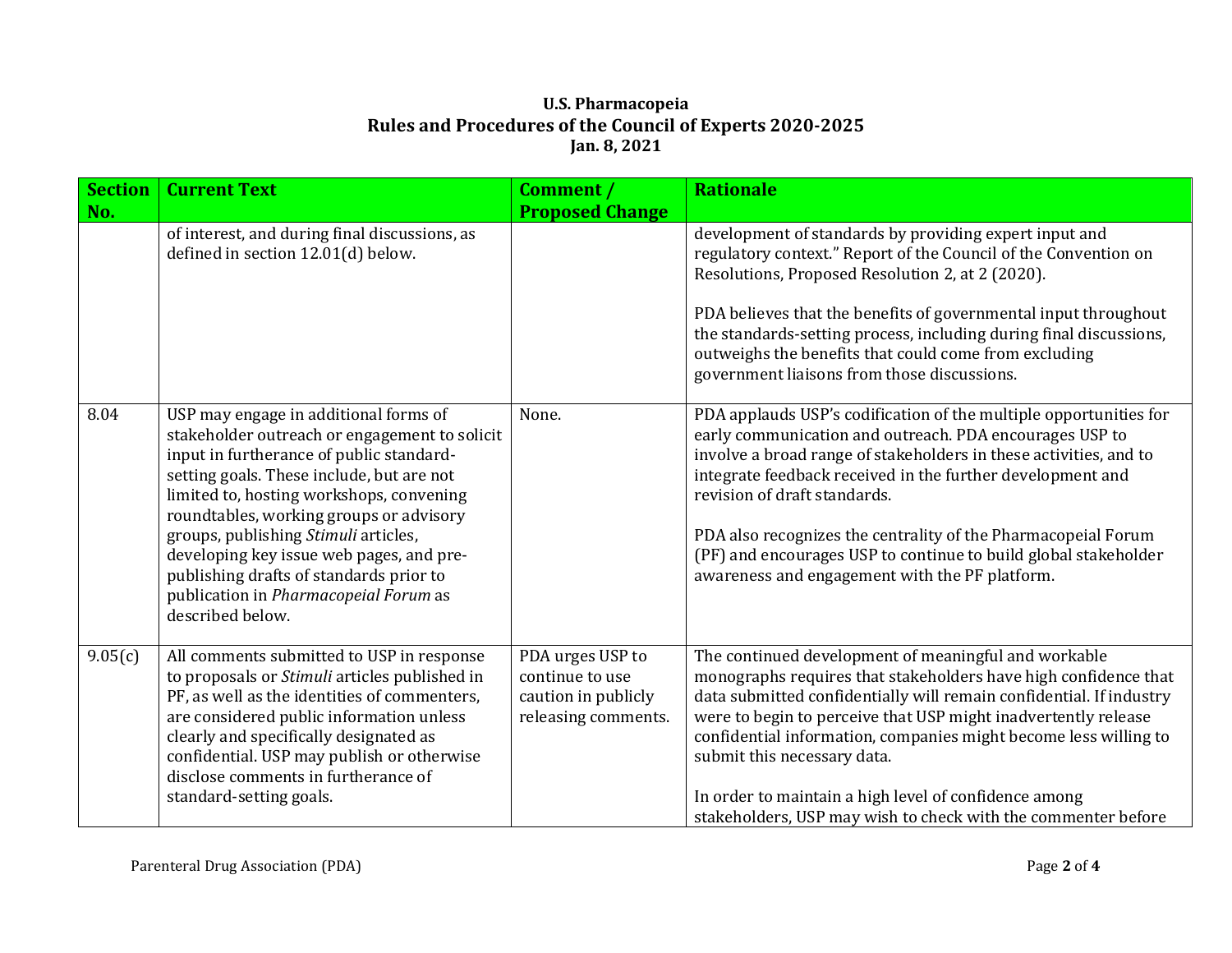| <b>Section</b><br>No. | <b>Current Text</b>                                                                                                                                                                                                       | <b>Comment</b> /<br><b>Proposed Change</b>                                                                                                                                                                      | <b>Rationale</b>                                                                                                                                                                                                                                                                                                                                                                                                                                                                                                                |
|-----------------------|---------------------------------------------------------------------------------------------------------------------------------------------------------------------------------------------------------------------------|-----------------------------------------------------------------------------------------------------------------------------------------------------------------------------------------------------------------|---------------------------------------------------------------------------------------------------------------------------------------------------------------------------------------------------------------------------------------------------------------------------------------------------------------------------------------------------------------------------------------------------------------------------------------------------------------------------------------------------------------------------------|
|                       |                                                                                                                                                                                                                           |                                                                                                                                                                                                                 | making public any comment on a monograph, any comment<br>containing data, and any comment on which there is any question<br>about whether the content was intended by the commenter to be<br>confidential.                                                                                                                                                                                                                                                                                                                      |
| 9.05(c)               | In accordance with USP's Document<br>Disclosure Policy, information contained in<br>comments that is designated as confidential is<br>not subject to publication or public<br>disclosure.                                 | In accordance with<br><b>USP's Document</b><br>Disclosure Policy,<br>Information<br>contained in<br>comments that is<br>designated as<br>confidential is not<br>subject to publication<br>or public disclosure. | These Rules and Procedures of the Council of Experts are a<br>governing document defined in Art. 7, Section 6, of the USP Bylaws.<br>As such, PDA understands that internal USP policies, including<br>USP's Document Disclosure Policy, are subordinate to these Rules<br>and Procedures. As drafted, this statement appeared to suggest<br>the contrary - that these Rules and Procedures are subordinate to<br>internal USP policy. Striking the initial clause would reduce<br>confusion.                                   |
| $11.02 -$<br>11.07    | <b>Conflict of Interest</b>                                                                                                                                                                                               | PDA encourages USP<br>to continue to<br>emphasize conflict of<br>interest principles<br>with volunteer<br>experts.                                                                                              | PDA appreciates USP's ongoing commitment to preventing<br>individuals with conflicts of interest from participating in final<br>discussions and votes on relevant matters. As USP is aware,<br>identification of conflicts of interests usually relies on the<br>impacted individual. Thus, a culture of integrity is essential to<br>meaningfully implementing the language in the Rules and<br>Procedures. PDA encourages USP to continue active<br>communications to sustain a culture of integrity among its<br>volunteers. |
| 11.06                 | As provided for in Section VII above, Expert<br>Committee members, Expert Panel members<br>and Expert Advisors may choose to<br>collaborate across groups in pursuit of<br>mutually beneficial standard setting goals. In | None.                                                                                                                                                                                                           | PDA supports USP's inclusion of this clear and specific language.<br>Collaboration between expert groups within USP is beneficial and<br>should be encouraged. By requiring clarity around conflicts of<br>interest, PDA is hopeful that this language will encourage trust and<br>facilitate collaboration.                                                                                                                                                                                                                    |